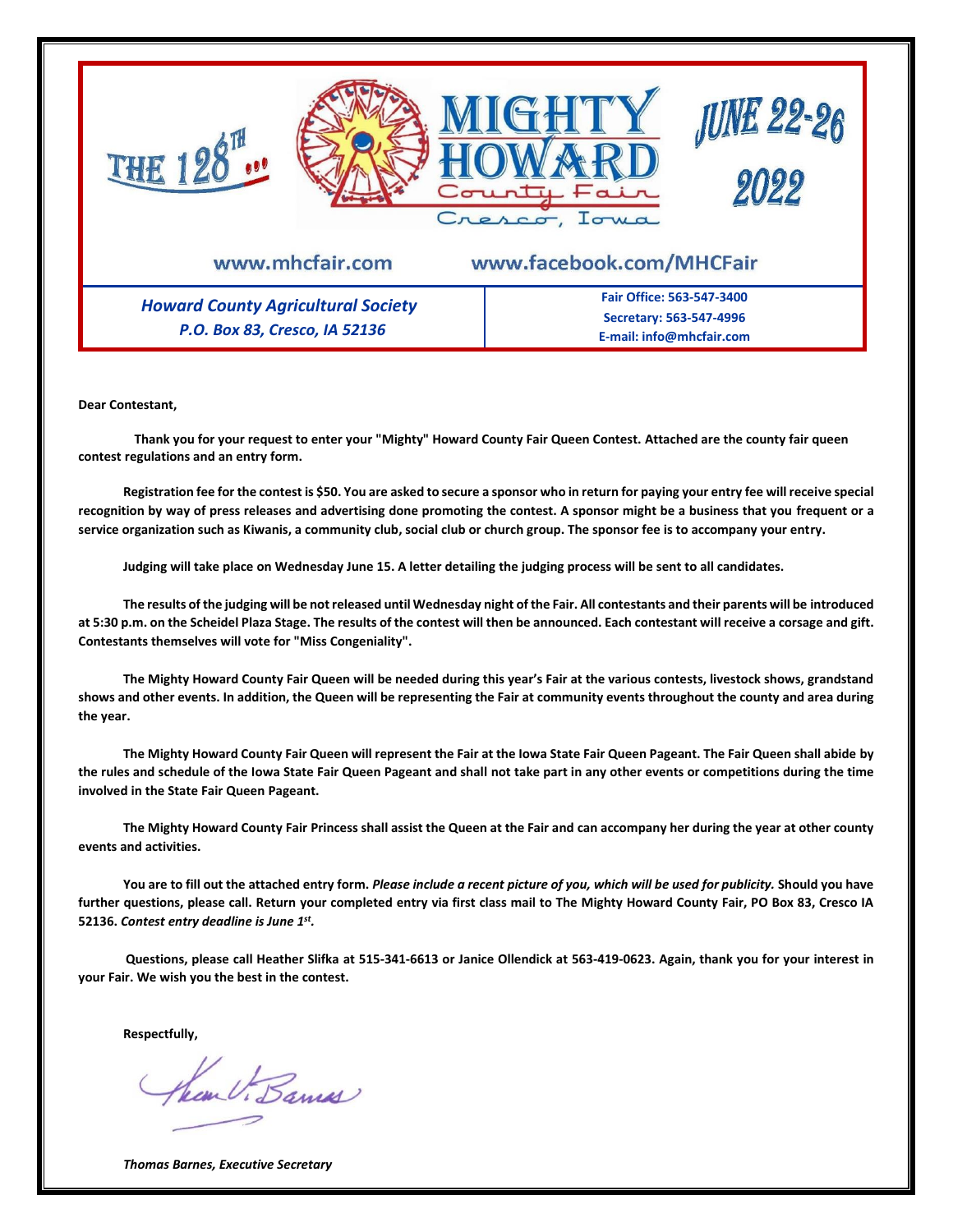## *THE MIGHTY HOWARD COUNTY FAIR*

### **QUEEN CONTEST GUIDELINES**

- **All contestants will receive a gift from the Howard County Fair Board.**
- $\Rightarrow$  Each contestant must be at least 16 years of age and not more than 21 years of age on the first day of **Iowa State Fair.**
- **Contestants must never have been married nor have children.**
- **Contestant must reside in Howard County OR adjoining county if most of your activities are in Howard County.**
- $\Rightarrow$  Contestant must be an active member of at least one service organization in the county such as church **group, Girl Scouts, 4-H, etc. Eligibility is not limited just to 4-H members.**
- $\Rightarrow$  Past Mighty Howard County Fair Queens cannot enter the contest again. Previous contestants selected as **Runner-Up or Princess may enter the contest again.**
- **The Mighty Howard County Fair Queen will be expected to represent Howard County in the Iowa State Fair Queen Contest and represent the Fair at activities throughout the area during the year.**
- **Contestants will be judged on Wednesday, June 15.**
- **Introduction of contestants and coronation of the new Fair Queen will be held on Wednesday (the first day of the Fair) at 5:30 p.m. on the Scheidel Plaza Stage.**
- **Registration fee for the contest is \$50. Contestants are asked to secure a sponsor. A sponsor might be a business that you frequent or a service organization such as Kiwanis, a community club, social club, or church group. The sponsor fee is to accompany your entry.**
- **Attached is an entry form. You are asked to fill out the entry form and to include a recent picture of you to be used for publicity.**

#### *Entry forms shall be returned by June 1, 2022 to*

**The Mighty Howard County Fair P.O. Box 83 Cresco, Iowa, 52136**

#### **Don't forget to include your sponsor information and \$50 entry fee!**

**Any questions call: Heather Slifka at 515-341-6613 or Janice Ollendick at 563-419-0623**